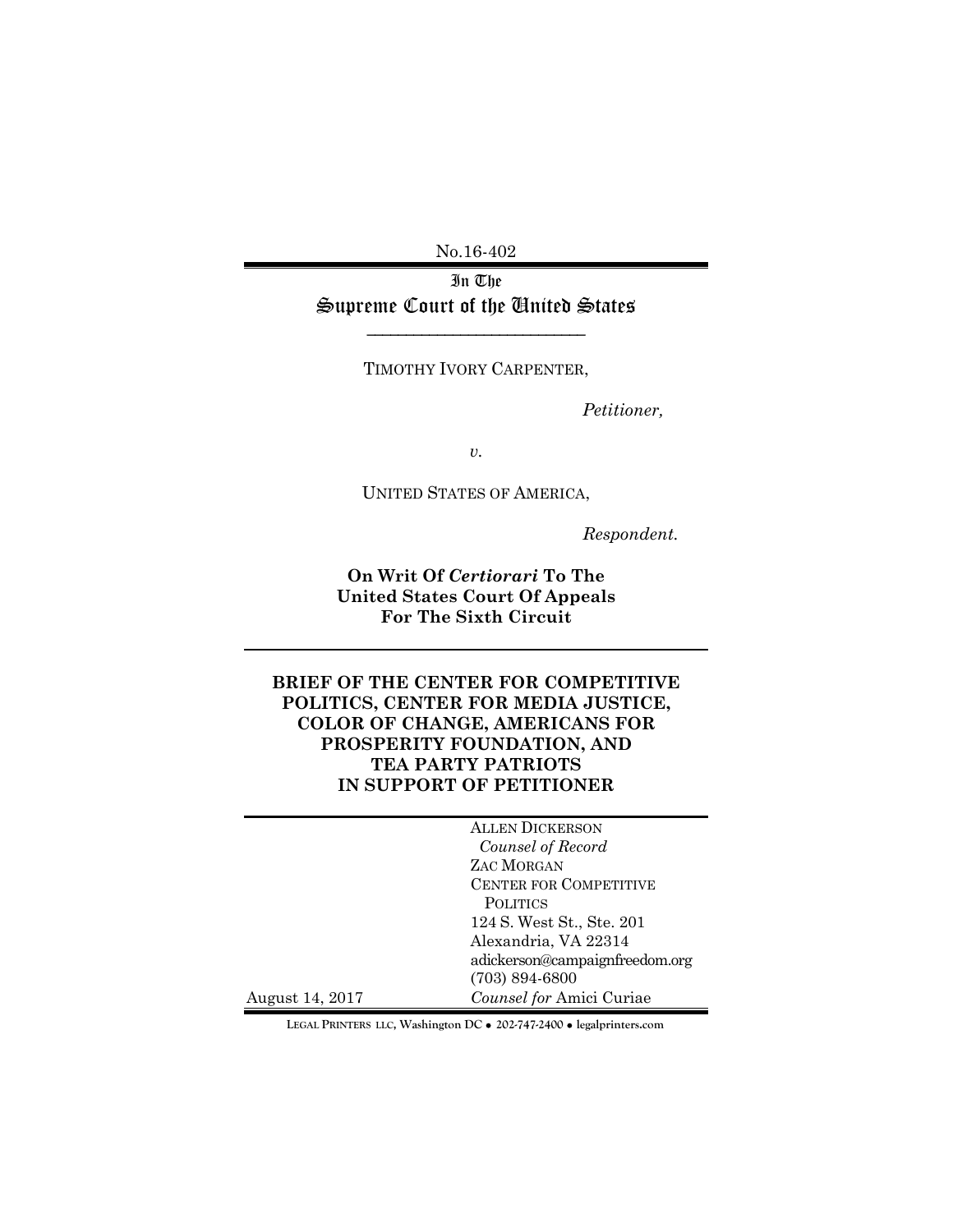# **TABLE OF CONTENTS**

| I.   |                | Cell site location data allows the         |  |
|------|----------------|--------------------------------------------|--|
|      |                | government to pinpoint an individual's     |  |
|      |                | associations with extraordinary            |  |
|      |                |                                            |  |
|      |                |                                            |  |
| H.   |                | In addition to the Fourth Amendment        |  |
|      |                | concerns raised in the Petition, the       |  |
|      |                | government's ability to obtain archived,   |  |
|      |                | granular location data for the bulk of the |  |
|      |                | American population poses a grave risk to  |  |
|      |                | First Amendment associational liberties    |  |
|      | a.             | Freedom of association is protected by     |  |
|      |                |                                            |  |
|      |                |                                            |  |
|      | $\mathbf{b}$ . | The government's ability to review         |  |
|      |                | citizens' every movement is likely to      |  |
|      |                | chill this constitutionally protected      |  |
|      |                |                                            |  |
| III. |                | Requiring the government to obtain a       |  |
|      |                | warrant before viewing, analyzing, or      |  |
|      |                |                                            |  |
|      |                | acting upon geolocational data will        |  |
|      |                | safeguard freedom of association  13       |  |
|      |                |                                            |  |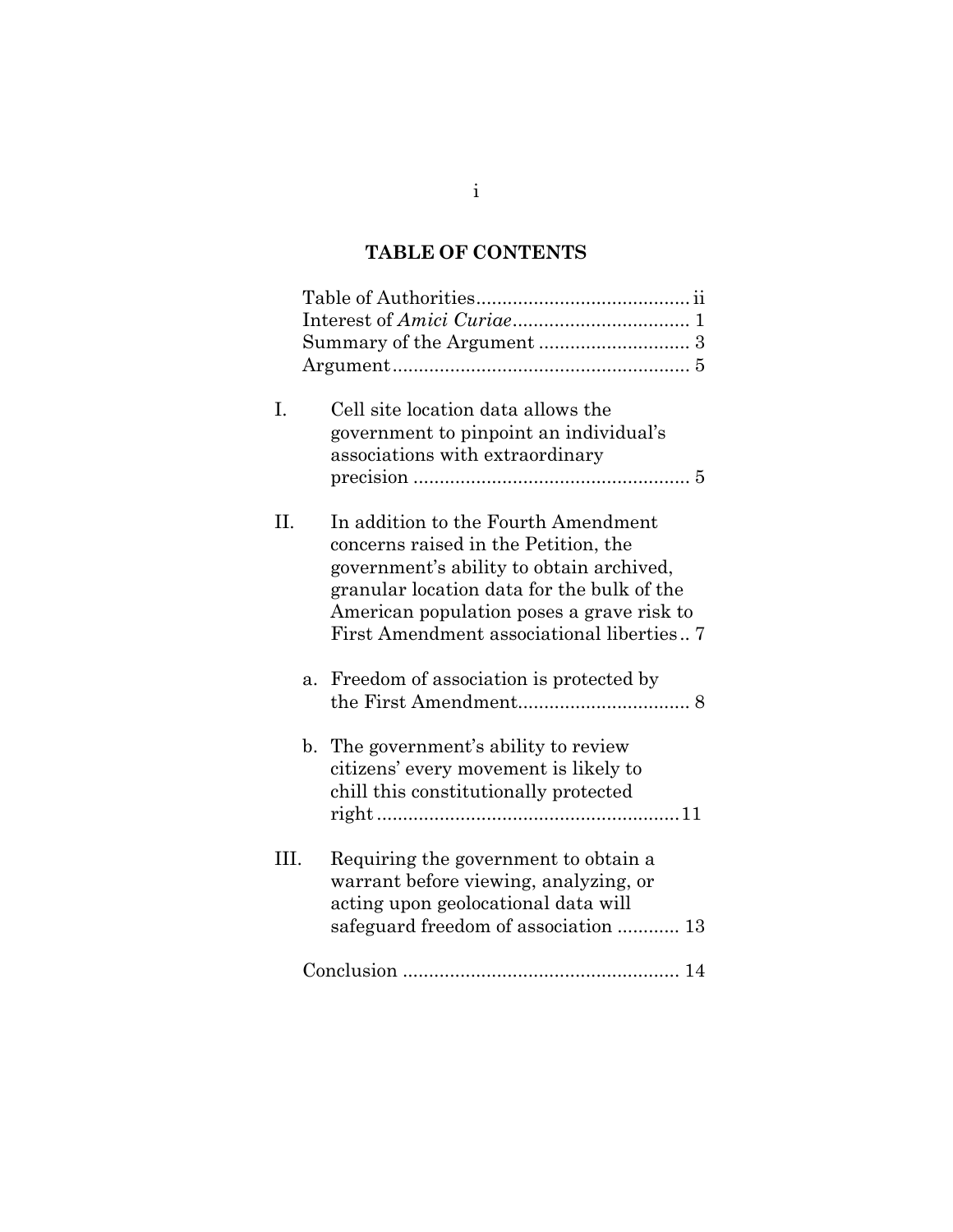# **TABLE OF AUTHORITIES**

# **Cases**

| Am. Civil Liberties Union v. Clapper,              |
|----------------------------------------------------|
| Baird v. State Bar of Ariz.,                       |
| Bates v. City of Little Rock,                      |
| Bond v. Floyd,                                     |
| Brown v. Socialist Workers '74 Campaign Comm.,     |
| Buckley v. Valeo,                                  |
| Calif. Bankers Ass'n v. Shultz,                    |
| Fed. Election Comm'n v. Wisc. Right to Life, Inc., |
| Gibson v. Fla. Legis. Investigation Comm.,         |
| In re Primus,                                      |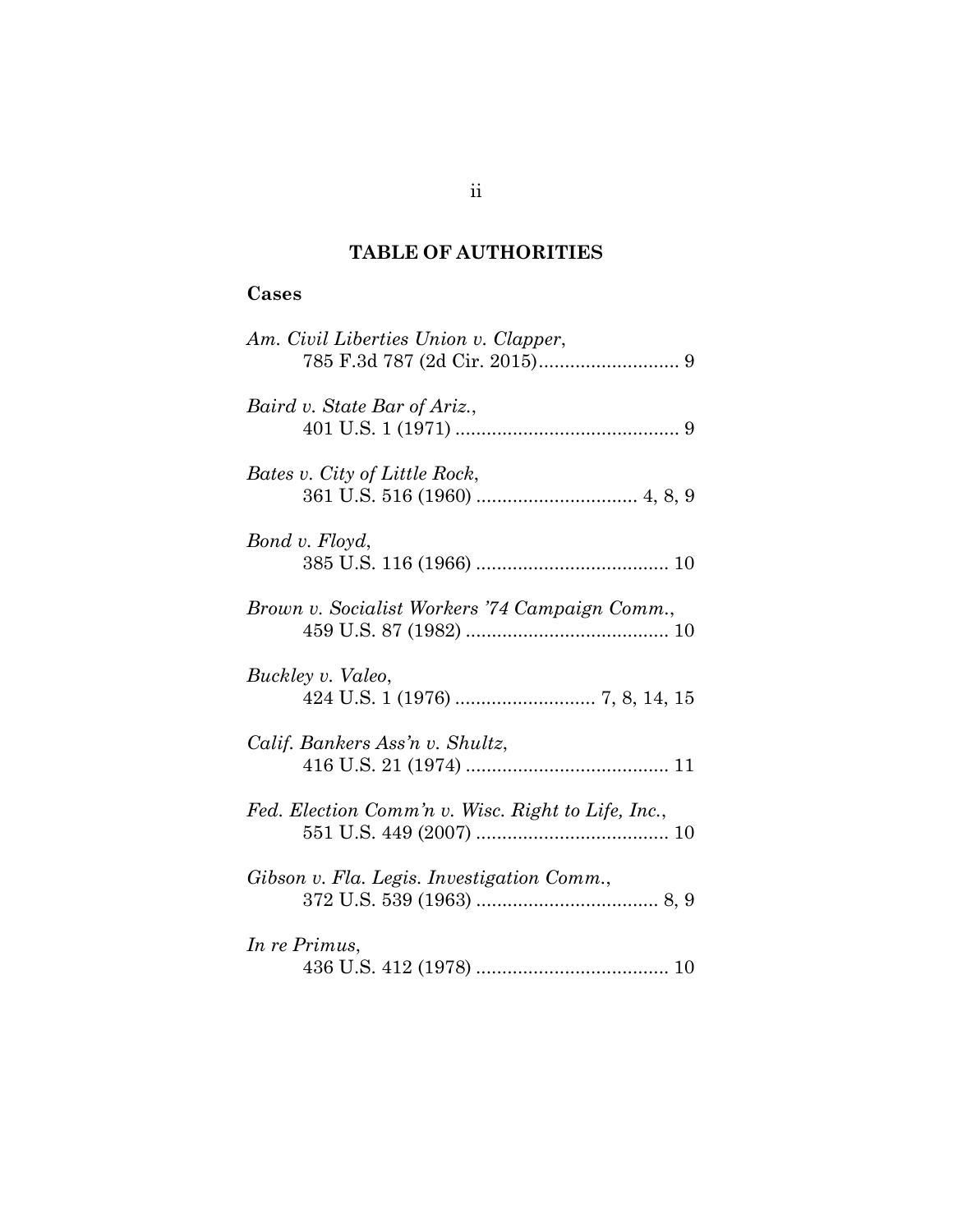| Keyishian v. Bd. of Regents of the Univ. of the State<br>of $N.Y.$              |
|---------------------------------------------------------------------------------|
|                                                                                 |
| Kusper v. Pontikes,                                                             |
| Lady J. Lingerie v. City of Jacksonville,<br>176 F.3d 1358 (11th Cir. 1999)  10 |
| Mills v. Ala.,                                                                  |
| NAACP v. Ala.                                                                   |
| NAACP v. Button,                                                                |
| N.Y. Times Co. v. Sullivan,                                                     |
| Rankin v. McPherson,                                                            |
| Riley v. Calif.,                                                                |
| Shelton v. Tucker,                                                              |
| Trinity Lutheran Church of Columbia, Inc. v. Comer,                             |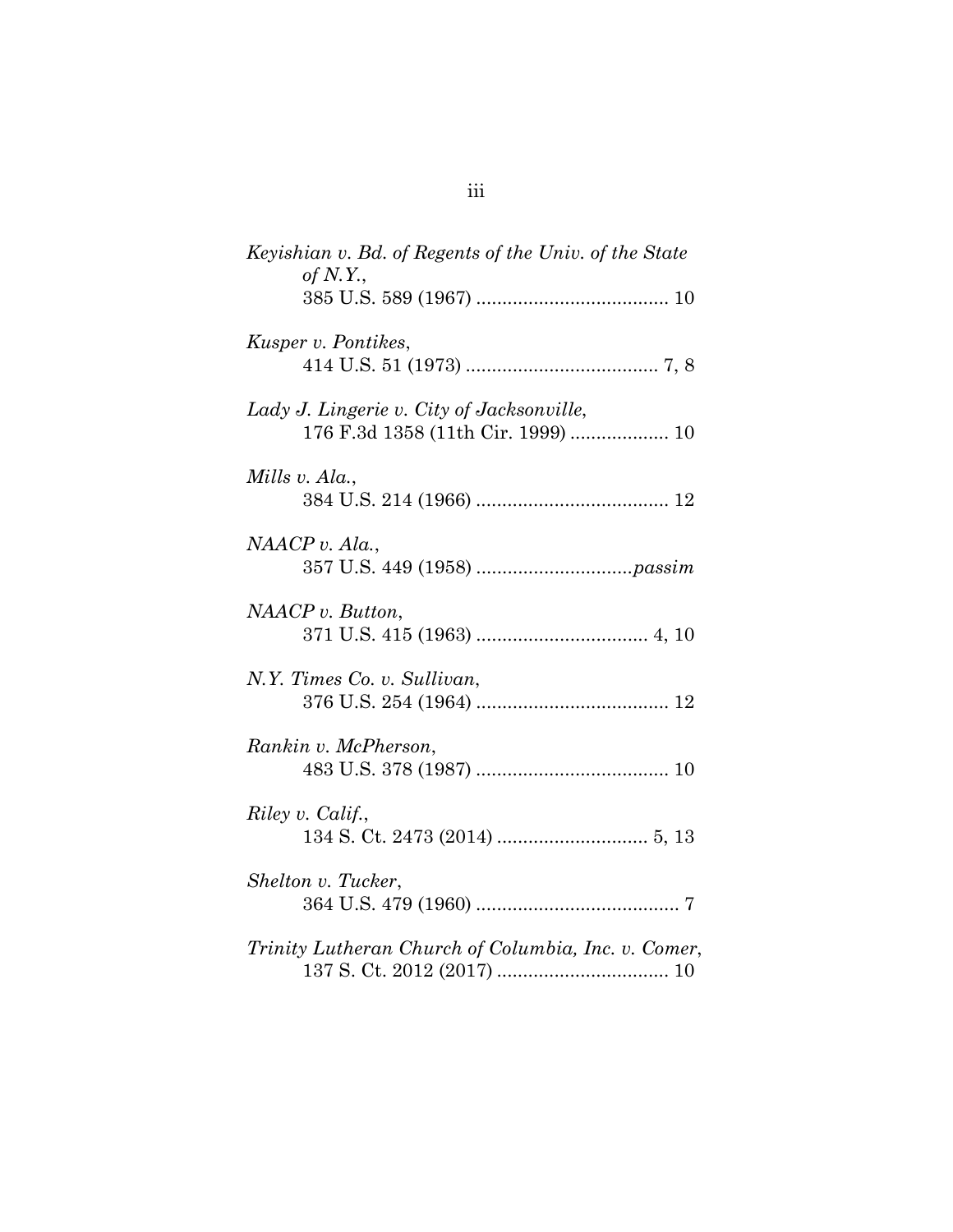| United States v. Graham,  |
|---------------------------|
| United States v. Harriss, |
|                           |
| United States v. Karo,    |
|                           |
| United States v. Jones.   |
|                           |
| United States v. Rumely,  |
|                           |
| <b>Other Authorities</b>  |

| Associated Press, "Mozilla CEO resignation raises |  |  |
|---------------------------------------------------|--|--|
| free speech issues",                              |  |  |
|                                                   |  |  |
| Edmund Burke,                                     |  |  |
| Reflections on the Revolution in France           |  |  |
| (J.G.A. Pocock, ed., Hackett Publishing Co.       |  |  |
|                                                   |  |  |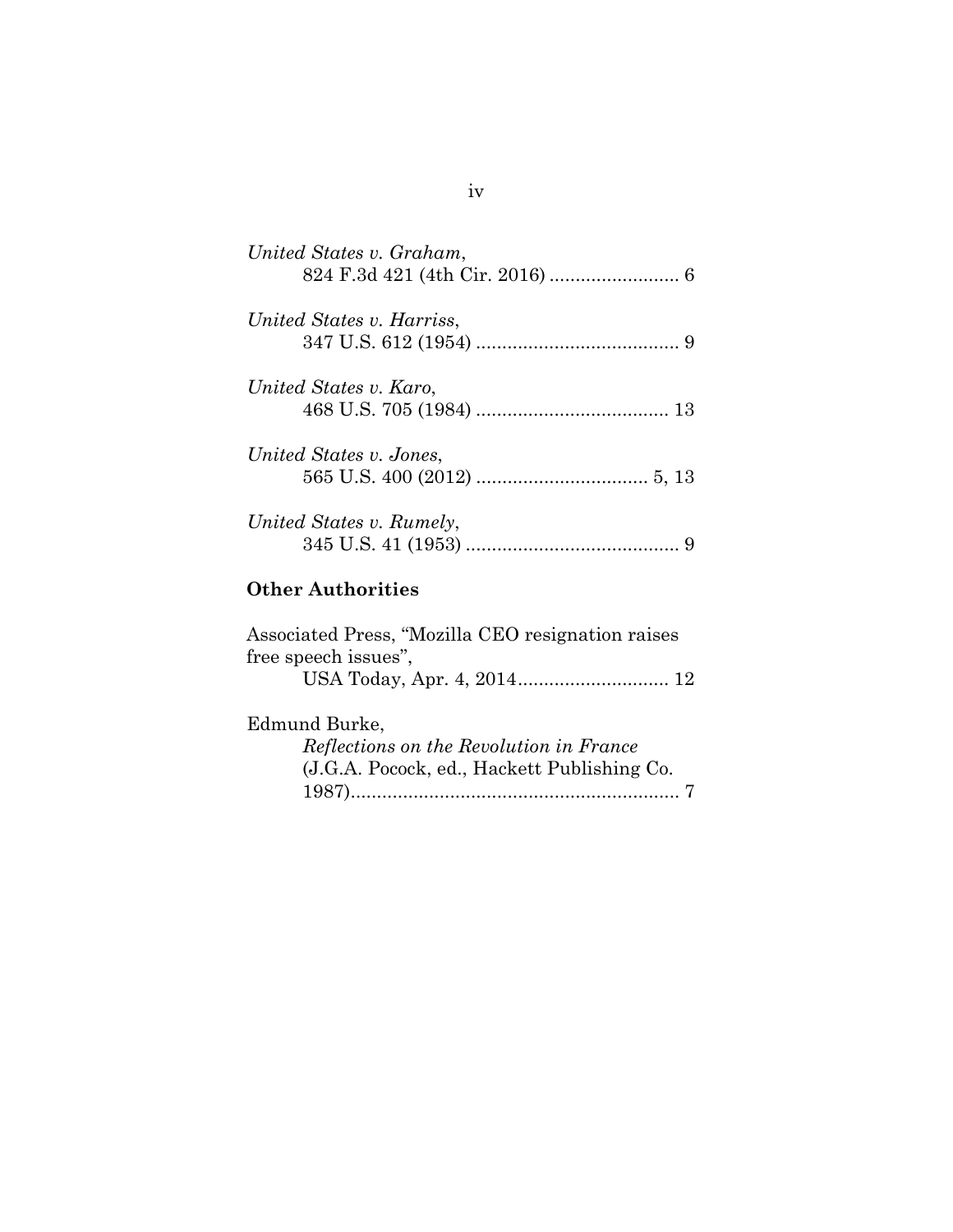### **INTEREST OF** *AMICI CURIAE***<sup>1</sup>**

 The Center for Competitive Politics is a nonpartisan, nonprofit organization that works to protect and defend the First Amendment rights of speech, assembly, and petition. As part of that mission, the Center represents individuals and civil society organizations, *pro bono,* in cases raising First Amendment objections to burdensome regulation of core political activity.

The Center for Media Justice (CMJ) is a national racial justice network hub taking action for 21st century media and technology rights, access and representation. Founded in 2008, CMJ is home to the Media Action Grassroots Network (MAG-Net) – the largest racial justice network for media, technology and cultural change in the United States. CMJ's mission is to win communication rights and representation for under-represented communities, with dignity and power for all. CMJ mobilizes and supports media justice campaigns, and strengthens the power of racial justice movements to win media rights and representation through network organizing, collective action, and capacity building.

Color Of Change is the nation's largest online racial justice organization and represents over one million members. As a national online force, the organization moves decision-makers in corporations and government to create a more human and less hostile world for Black people in America. By

<sup>1</sup> No counsel for a party authored this brief in whole or part, nor did any person or entity, other than *amici* or its counsel, financially contribute to preparing or submitting this brief. Both parties have provided written consent to the filing of this brief.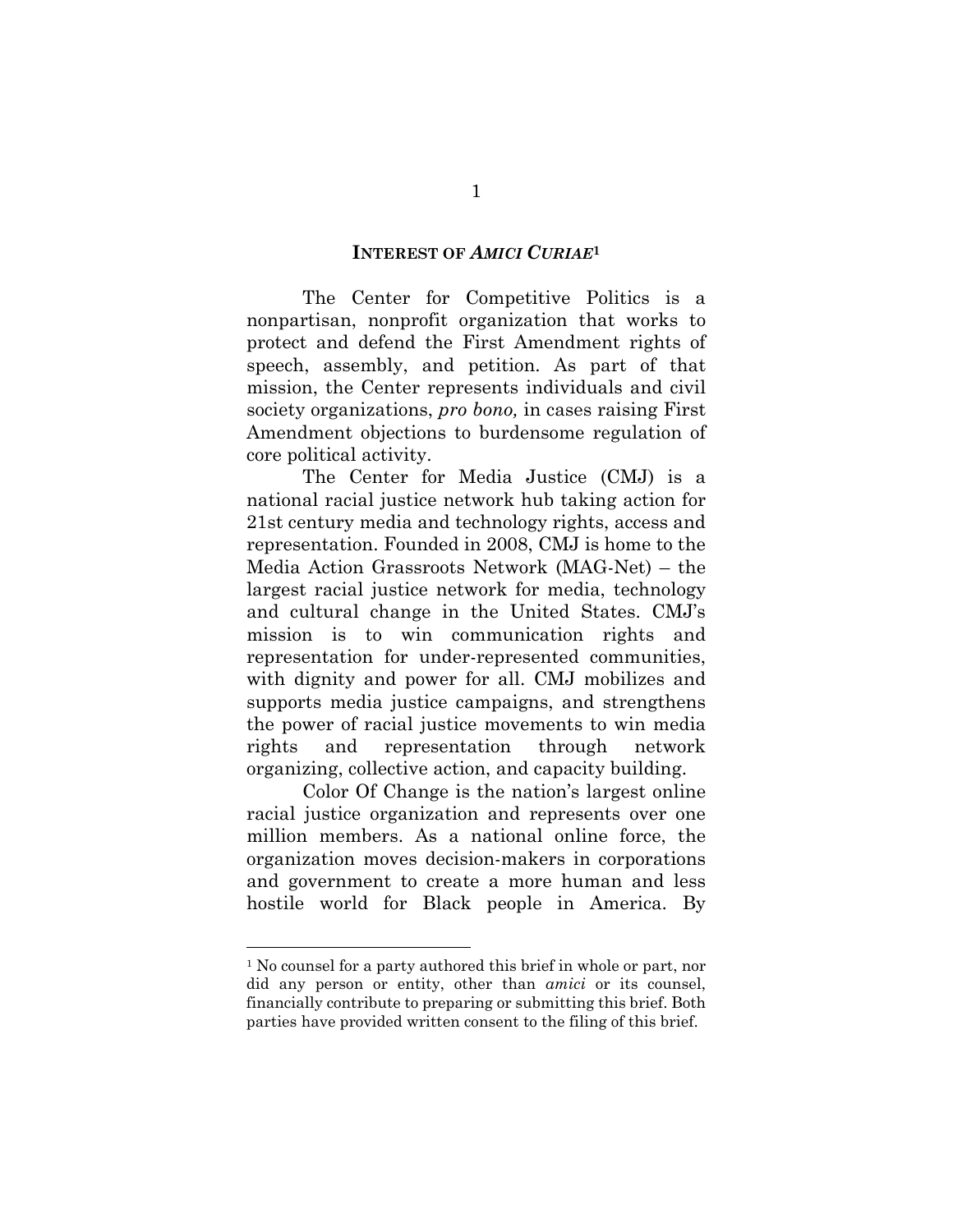designing strategies powerful enough to fight racism and injustice—in politics and culture, in the work place and the economy, in criminal justice and community life, and wherever they exist—it is changing both the written and unwritten rules of society. Color Of Change mobilizes its members to end practices and systems that unfairly hold Black people back, and champion solutions that move us all forward.

Americans for Prosperity Foundation ("AFPF" or "the Foundation") is a 501(c)(3) nonprofit dedicated to promoting limited government and free markets. Because of the controversy surrounding its views, the Foundation and its known associates have repeatedly been subjected to vile, credible threats and even violent attacks. In an attempt to decrease these chilling effects, the Foundation actively protects its donors' and associates' confidentiality despite frequent governmental and media efforts to unmask them. Consistent with its mission of limited government, AFPF seeks to ensure the sanctity of the Bill of Rights, including preserving Fourth Amendment protections against unlawful government searches and seizures as well as safeguarding associational and expressive freedoms under the First Amendment, especially in the face of governmental overreach.

Tea Party Patriots represents over 3 million supporters and donors and over 800 locally affiliated groups. Many of these supporters meet with their local groups in quarterly, monthly, or weekly meetings where they discuss the issues we face as a nation, debate the merits of various solutions, and organize to spur action on the solutions we support. The organization and many of its affiliates also use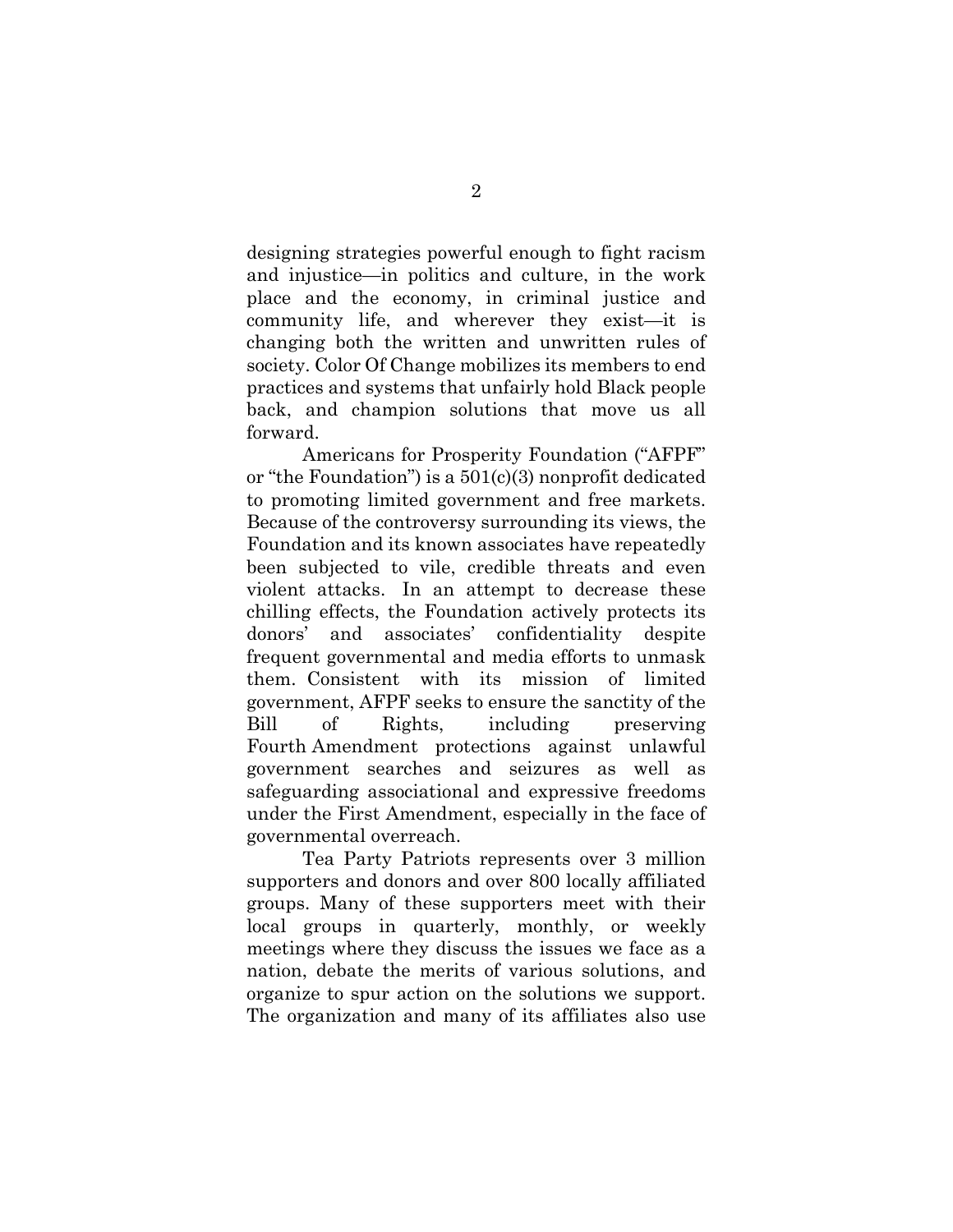rallies as a tactic for spurring action by government officials. The organization believes in a country that protects personal and economic freedoms. It believes the freedom to associate is vital for its continued effectiveness. The group and many of its local affiliates were targeted by the IRS for their political beliefs, which greatly harmed their ability to operate. It is concerned that some government officials would use cell site location information to intimidate supporters or potential supporters from attending these meetings and rallies.

*Amici* have an interest in this case because the government's unhindered ability to collect and use cell site location data threatens to chill the First Amendment right to freedom of association.

#### **SUMMARY OF THE ARGUMENT**

 Wireless service providers track all Americans carrying cellular phones—that is, virtually all of us. That information can pinpoint a person's location with great precision, and private companies store this data for years. In the future, this capability will expand, and the resulting information will potentially be stored in perpetuity.

 While this case concerns the location of a single individual, that is not the only way in which locational data may be used. In a world where tracking information is so precise that individual rooms can be differentiated, the locations of multiple people can be amalgamated, allowing the government to assemble an extraordinarily precise picture of citizens' memberships, meetings, and associations.

 Consequently, the government's warrantless access to this information threatens Americans' First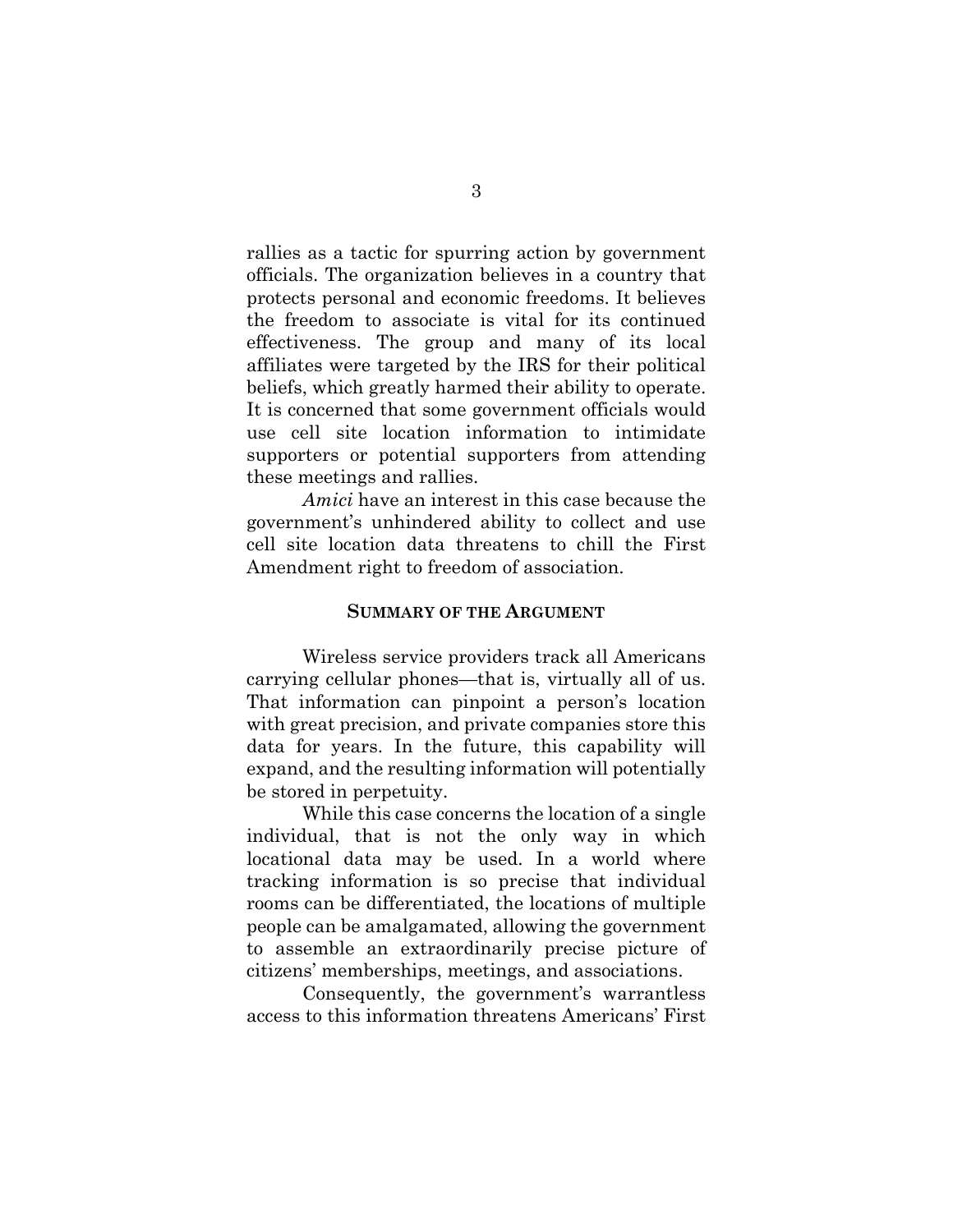Amendment right "to pursue their lawful private interests privately and to associate freely with others in so doing." *NAACP v. Ala.*, 357 U.S. 449, 466 (1958). After all, associational liberty needs "breathing space to survive," *NAACP v. Button*, 371 U.S. 415, 433 (1963), and must be "protected not only against heavy-handed frontal attack, but also from being stifled by more subtle governmental interference." *Bates v. City of Little Rock,* 361 U.S. 516, 523 (1960).

 The warrantless collection of geolocational data from third parties risks short-circuiting these precedents and undermining the right to private association. This information offers governments the ability to reverse-engineer not merely groups' membership lists, but to also identify people with sympathy for or a passing interest in an organization's aims. Left unchecked, this power will discourage Americans from engaging in public gatherings and private meetings of all types, chilling both social and political association and the collective speech it fosters.

 In recent Terms, this Court has not permitted the government to obtain a person's location or contacts on demand. That trend should continue, not only in the interest of the Fourth Amendment, but also to protect the First Amendment right to free and private association.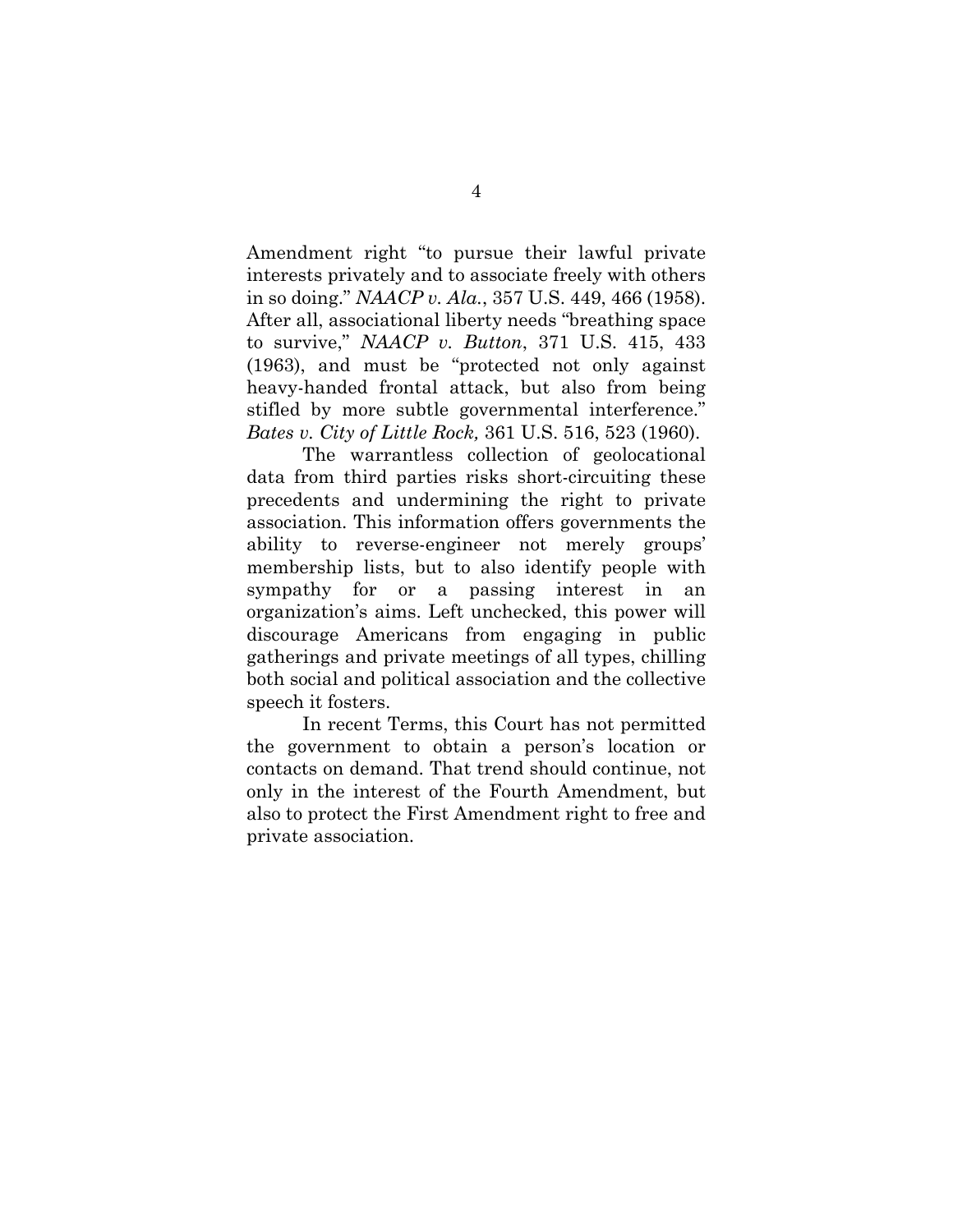#### **ARGUMENT**

# **I. Cell site location data allows the government to pinpoint an individual's associations with extraordinary precision.**

Virtually all Americans go about their day carrying a tracker in their pocket or purse. *Riley v. Calif.*, 134 S. Ct. 2473, 2490 (2014) ("According to one poll, nearly three-quarters of smart phone users report being within five feet of their phones most of the time…"). A cell phone's "[h]istoric location information…can reconstruct someone's specific movements down to the minute, not only around town but also within a particular building." *Riley*, 134 S. Ct. at 2490. Allowing the government to freely access this data poses significant First Amendment concerns that necessitate the protections of a warrant requirement.

As Justice Sotomayor recognized in the context of warrantless GPS tracking, location data "generates a precise, comprehensive record of a person's public movements that reflects a wealth of detail about her familial, political, professional, religious, and sexual associations." *United States v. Jones*, 565 U.S. 400, 415 (2012) (Sotomayor, J., concurring). In fact, cell site location data will soon be even more precise than the information collected in *Jones*. It will be able to show which meeting room at a community center a person visited, or what establishment in a strip mall she patronized. Pet. 7 ("Location precision is also increasing as service providers deploy millions of 'small cells,' 'which cover a very specific area, such as one floor of a building,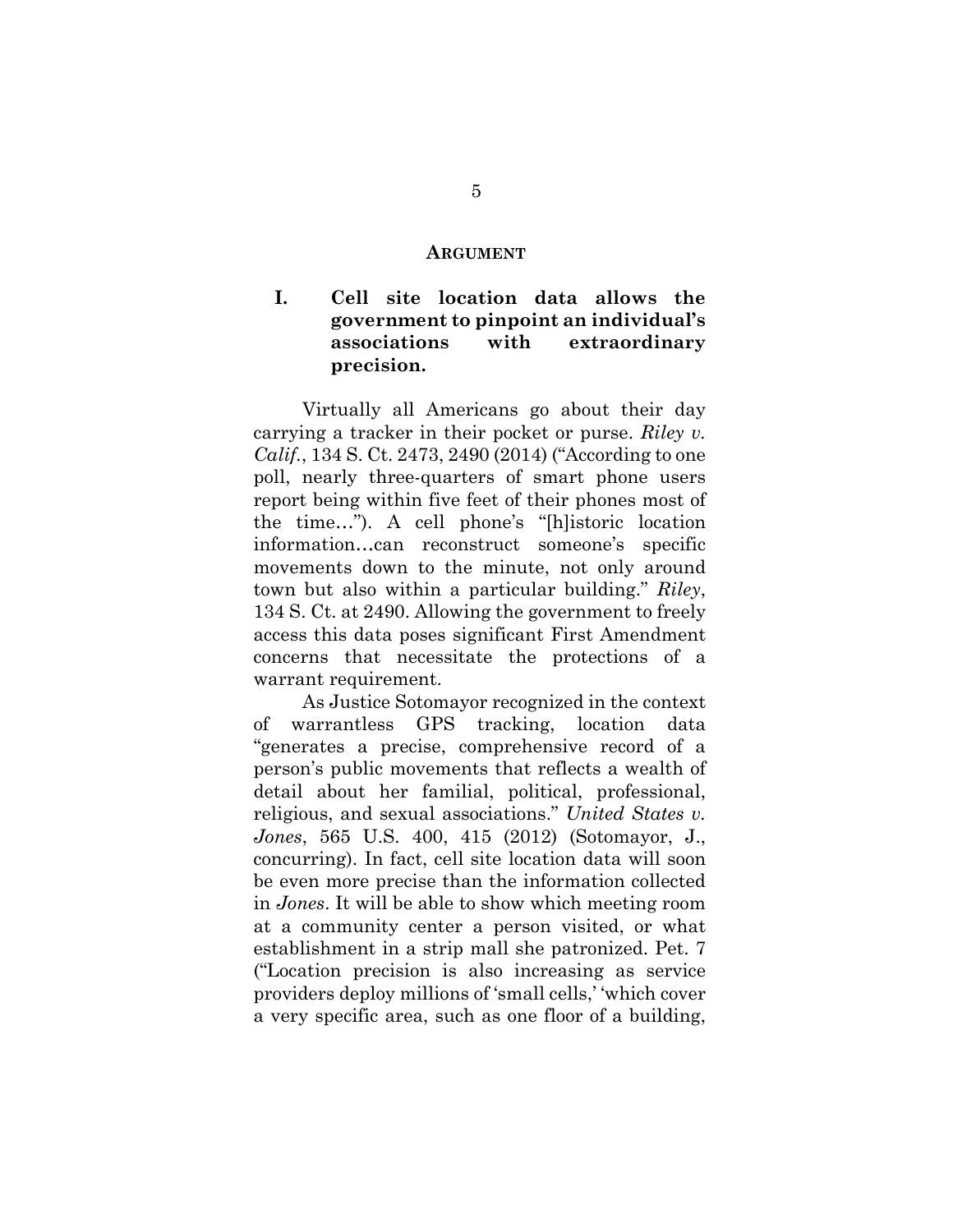the waiting room of an office, or a single home'") (quoting *United States v. Graham*, 824 F.3d 421, 448 (4th Cir. 2016) (*en banc*) (Wynn, J., dissenting in part and concurring in the judgment); Pet. 8 ("The prosecutor argued to the jury, for example, that Mr. Carpenter was 'right where the first robbery was at the exact time of the robbery, the exact sector'").

And while it would be difficult for the government to install GPS devices under practically all private motor vehicles in the United States, allowing unwarranted access to cell site location data gives the government the same reach, combined with the ability to search through years of past data. Electronic Frontier Found. *Amicus* Br. in Supp. of Cert. 5 (noting "estimated 378 million…mobile device accounts in the United States"); *id*. at 10 ("Cell providers store this date for up to five years and can also track CSLI [Cell Site Location Information] in near real-time") (brackets supplied). There is every reason to believe that the precision of cell site location data, as well as the length of time for which it can be stored, will only increase in years to come. *Id.* at 10-11 (describing recent "advances" increasing reliability and specificity of cell site location information).

C*arte blanche* governmental access to this information raises significant First Amendment concerns. Because this data can be amalgamated as happened here, where records for a number of people were simultaneously collected—requests for cellular location data can provide an extraordinarily precise picture of citizens' memberships, meetings, and associations. Such access is dangerous: "[e]ffective advocacy of both public and private points of view, particularly controversial ones, is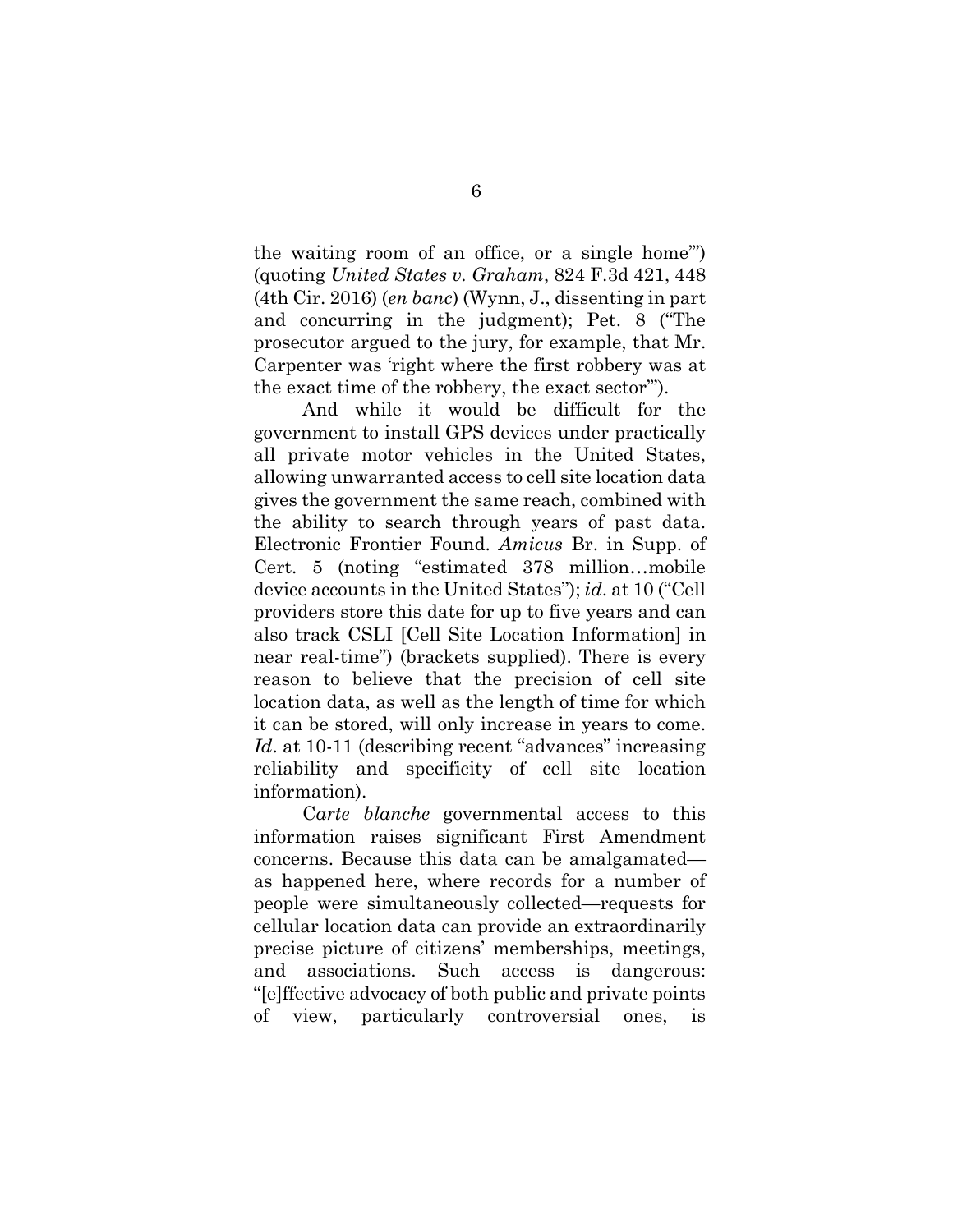undeniably enhanced by group association." *NAACP*, 357 U.S. at 460. The government's ability to call up a person's geolocation history at will unquestionably functions to chill those gatherings, a result that both violates the First Amendment and poses a substantial threat to a vibrant civil society.2

**II. In addition to the Fourth Amendment concerns raised in the Petition, the government's ability to obtain archived, granular location data for the bulk of the American population poses a grave risk to First Amendment associational liberties.** 

The right of all Americans "to pursue their lawful private interests privately and to associate freely with others in so doing," *NAACP*, 357 U.S. at 466, is a "basic constitutional protection[]," *Kusper v. Pontikes*, 414 U.S. 51, 57 (1973), that "'lies at the foundation of a free society.'" *Buckley v. Valeo*, 424 U.S. 1, 25 (1976) (*per curiam*) (quoting *Shelton v. Tucker*, 364 U.S. 479, 486 (1960)). Consequently, this Court has long protected the right not only to associate, but to do so privately, free from government surveillance or interference.

 <sup>2</sup> *See* Edmund Burke, *Reflections on the Revolution in France*, 41 (J.G.A. Pocock, ed., Hackett Publishing Co. 1987) ("…to love the little platoon we belong to in society, is the first principle (the germ as it were) of public affections. It is the first link in the series by which we proceed towards a love to our country, and to mankind").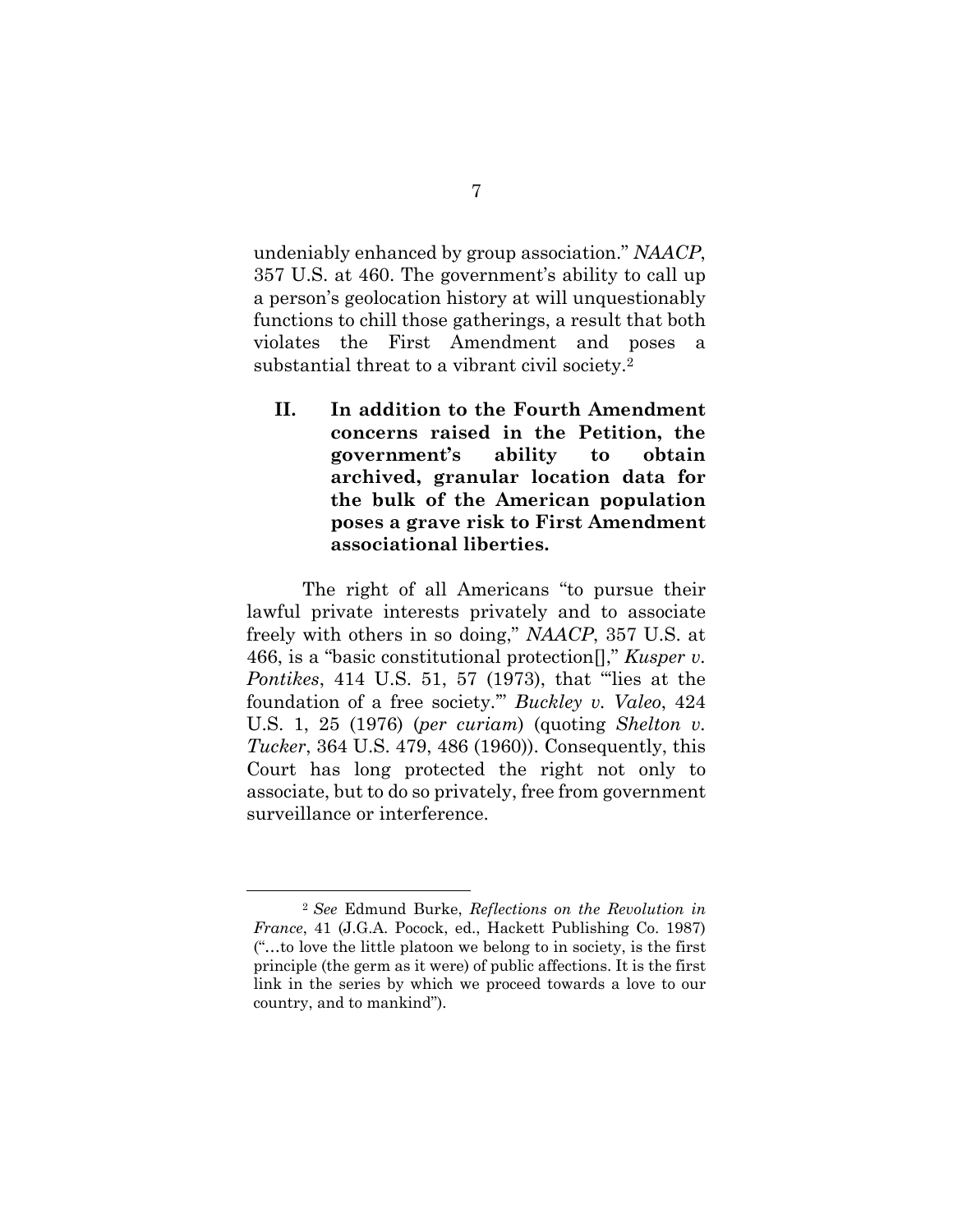## *a. Freedom of association is protected by the First Amendment.*

This Court first explicitly enumerated the contours of this "basic constitutional protection" in a series of decisions in the 1950's and 1960's. Those cases stemmed from the efforts of segregationist Southern governments to obtain the membership lists of civil rights organizations through corporate registration laws (*NAACP v. Alabama*), legislative investigations (*Gibson v. Florida Legislative Investigation Committee*, 372 U.S. 539 (1963)), and the taxing power (*Bates v. City of Little Rock*, 361 U.S. 516 (1960)).

These precedents established that associational liberty cannot be abridged for naught, and that government action potentially infringing on free association will be "subject to the closest scrutiny." *NAACP*, 357 U.S. at 461. Governments must tread carefully when condoning or conducting activities that touch upon that protected freedom, even in contexts less dire than those faced by the NAACP. *E.g. Kusper*, 414 U.S. at 57 (holding, where a citizen was prevented from voting in a different party's primary less than 23 months after casting her last vote, that "unduly restrictive state election laws may so impinge upon freedom of association as to run afoul of the First and Fourteenth Amendments").3

<sup>3</sup> Indeed, this Court has relied upon *NAACP v. Alabama* to facially rewrite campaign finance disclosure laws, reasoning that overly expansive disclosure demands "can seriously infringe on privacy of association and belief guaranteed by the First Amendment" *Buckley v. Valeo*, 424 U.S. 1, 64 (1976) (*per curiam*).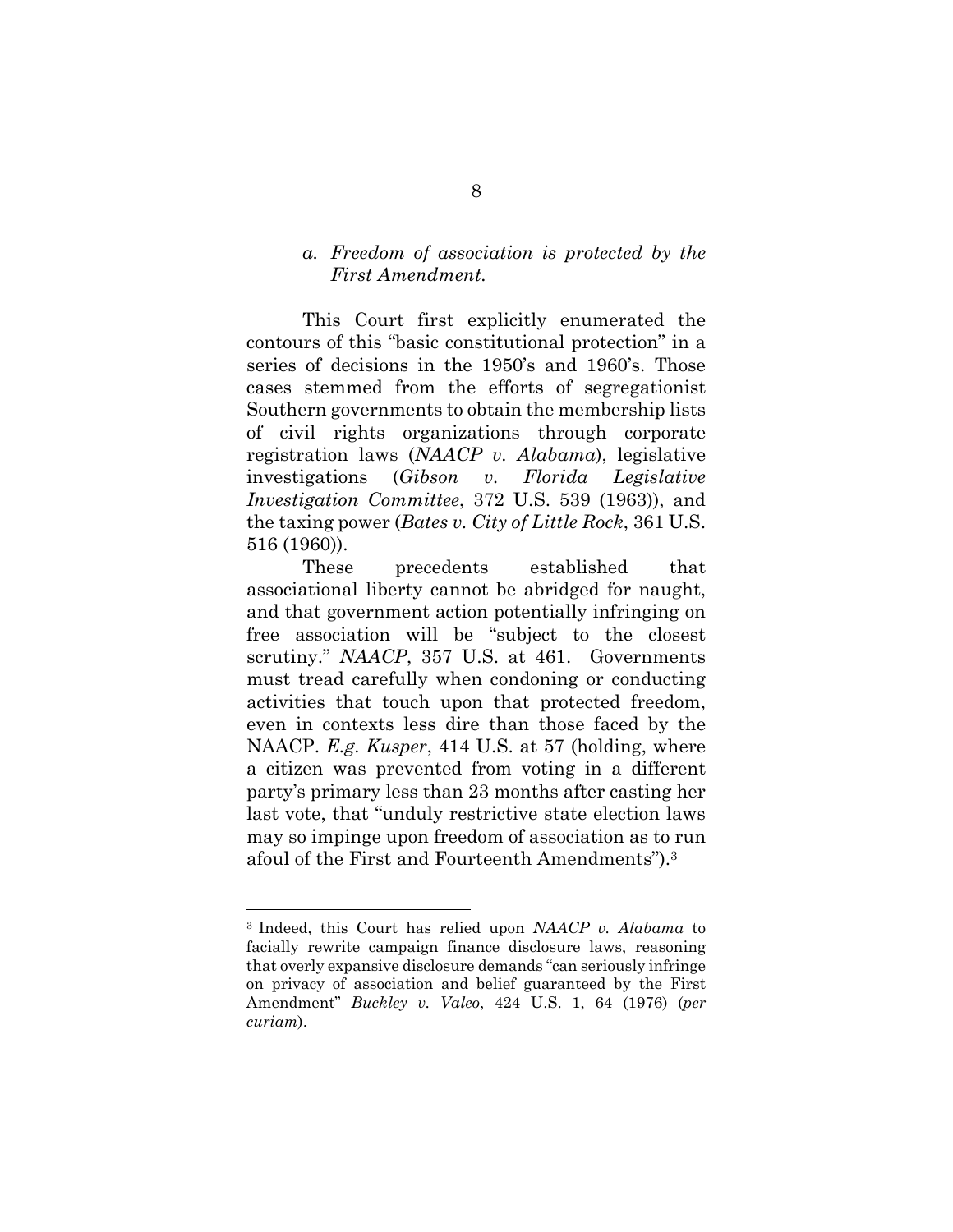Whenever a "State attempts to make inquiries about a person's beliefs or associations, its power is limited by the First Amendment." *Baird v. State Bar of Ariz.*, 401 U.S. 1, 6 (1971). Such "sweeping state inquiries into these protected areas…discourage citizens from exercising rights protected by the Constitution." *Baird*, 401 U.S. at 6. Even when the government claims that its activities are backed by interests of the highest order, associational liberty may nevertheless trump. *See Am. Civil Liberties Union v. Clapper*, 785 F.3d 787, 802 (2d Cir. 2015) (relying on *NAACP v. Alabama* to permit, in national security context, First Amendment claim against government metadata collection because of the Plaintiff's "members' interests in keeping their associations and contacts private").

Accordingly, freedom of association is "protected not only against heavy-handed frontal attack, but also from being stifled by more subtle governmental interference." *City of Little Rock,* 361 U.S. at 523. 4 "The strong associational interest in maintaining the privacy of membership lists of groups engaged in the constitutionally protected free trade in ideas and beliefs" belongs to "all legitimate organizations." *Gibson*, 372 U.S. at 555-556, and "it is immaterial whether the beliefs sought to be advanced

l

<sup>4</sup> As the *NAACP* Court noted, "recognition of possible unconstitutional intimidation of the free exercise of the right to advocate underlay this Court's narrow construction of the authority of a congressional committee investigating lobbying and of an Act regulating lobbying, although *in neither case* was there an effort to suppress speech." 357 U.S. at 461 (emphasis supplied) (citing *United States v. Rumely*, 345 U.S. 41, 46-47 (1953) and *United States v. Harriss*, 347 U.S. 612, 625-626 (1954)).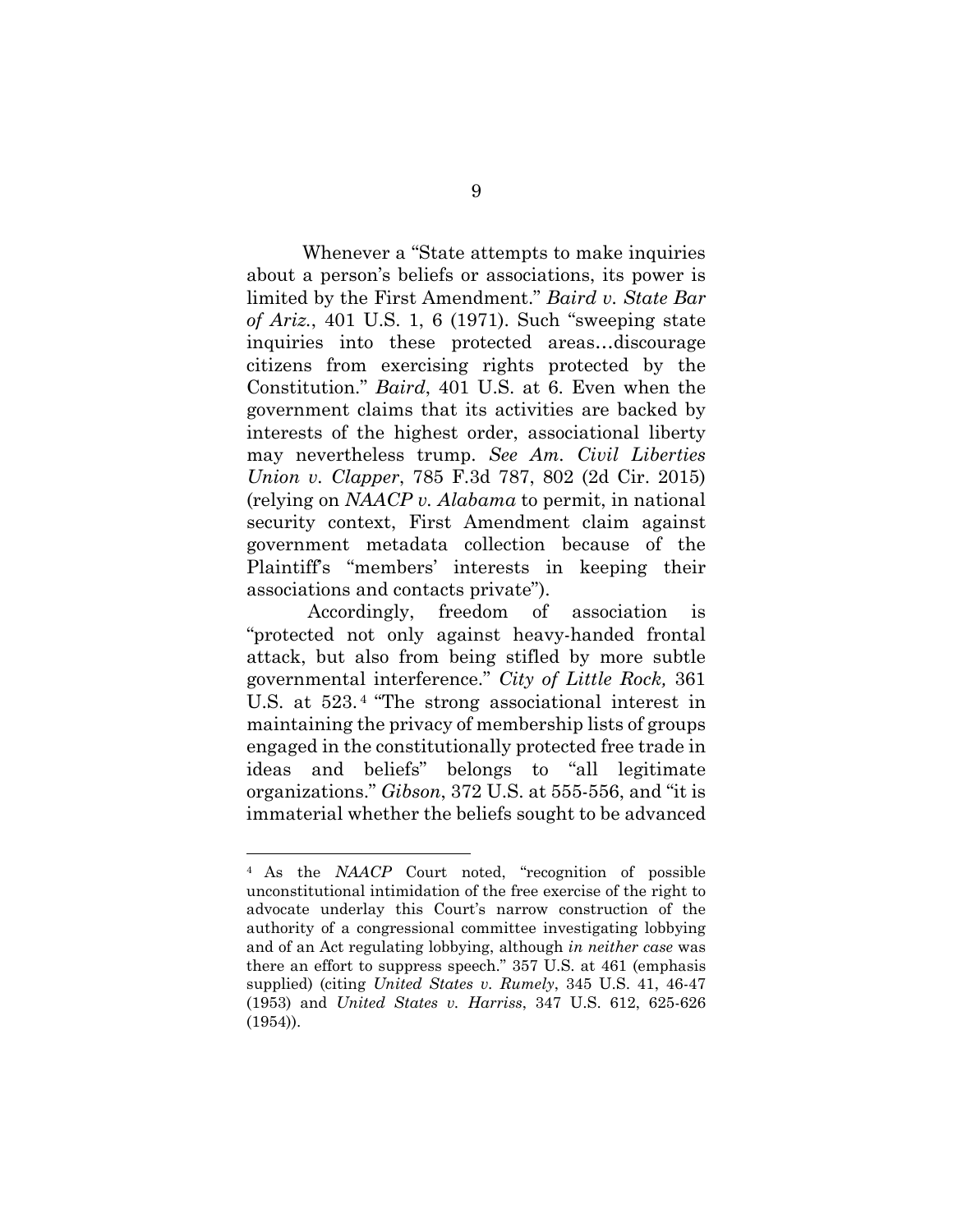by association pertain to political, economic, religious[,] or cultural matters." *NAACP*, 357 U.S. at 462.

The *NAACP* and *Buckley* cases protect not merely controversial political dissent, *e.g. Brown v. Socialist Workers '74 Campaign Comm.*, 459 U.S. 87 (1982), but also more prosaic groups. For instance, the Eleventh Circuit has ruled that a city violated the First Amendment when it sought to "require[] corporate applicants for adult business licenses to disclose the names of 'principal stockholders'" privately to a regulatory agency, and invalidated the ordinance when the agency was unable to demonstrate a sufficient need for that information. *Lady J. Lingerie v. City of Jacksonville*, 176 F.3d 1358, 1366 (11th Cir. 1999) (citation omitted).5

<sup>5</sup> That associational liberty is granted such a wide berth is unsurprising. This Court has repeatedly stated that "First Amendment freedoms need breathing space to survive." *Button*, 371 U.S. at 433; *Fed. Election Comm'n v. Wisc. Right to Life, Inc.*, 551 U.S. 449, 468-469 (2007) (Roberts, C.J., controlling op.) (quoting same); *In re Primus*, 436 U.S. 412, 432 (1978) (quoting same); *Gooding v. Wilson*, 405 U.S. 518, 522 (1972) (quoting same); *Keyishian v. Bd. of Regents of the Univ. of the State of N.Y.*, 385 U.S. 589, 604 (1967) (quoting same); *Rankin v. McPherson*, 483 U.S. 378, 387 (1987) ("'Just as erroneous statements must be protected to give freedom of expression the breathing space it needs to survive, so statements criticizing public policy and the implementation of it must be similarly protected'") (quoting *Bond v. Floyd*, 385 U.S. 116, 136 (1966)). This Court reaffirmed this principle just this Term in the free exercise context. *Trinity Lutheran Church of Columbia, Inc. v. Comer*, 137 S. Ct. 2012, 2024 (2017) ("The Missouri Department of Natural Resources has not subjected anyone to chains or torture on account of religion. And the result of the State's policy is nothing so dramatic as the denial of political office…").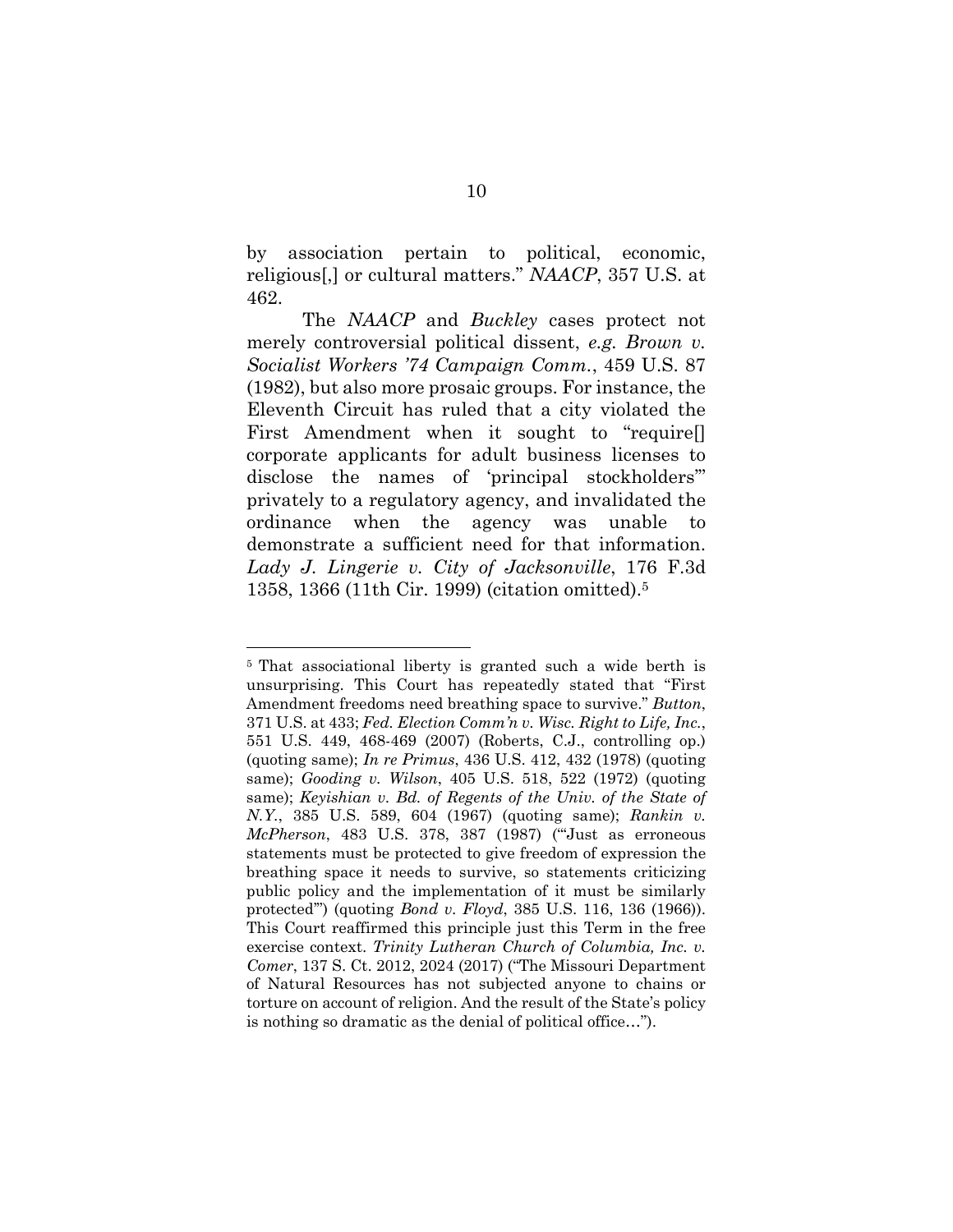# *b. The government's ability to review citizens' every movement is likely to chill this constitutionally protected right.*

If a state government tried to obtain the membership list of the Council on American-Islamic Relations, the Becket Fund, the American Civil Liberties Union, Planned Parenthood, the Heritage Foundation, Black Lives Matter, or some other issue group, whether through foreign corporation statutes, the taxing power, or other means, it would be rebuffed by courts following established precedent. *See Calif. Bankers Ass'n v. Shultz*, 416 U.S. 21, 98 (1974) (Marshall, J., dissenting) ("The First Amendment gives organizations such as the ACLU the right to maintain in confidence the names of those who belong or contribute to the organization, absent a compelling governmental interest requiring disclosure"); *NAACP*, 357 U.S. at 462 ("Inviolability of privacy in group association may in many circumstances be indispensable to preservation of freedom of association, particularly where a group espouses dissident beliefs").

But permitting governments to obtain the geolocational data of individuals that attend political meetings and events provides an opportunity to shortcircuit these cornerstone precedents and reverseengineer not only the membership list of a targeted group, but also identify those with sympathy for or a passing interest in the organization. A single group meeting, for instance, can be documented and archived. *See* Electronic Frontier Found. *Amicus* Br. in Supp. of Cert. 10-11.

In the instant matter, the government obtained 127 days of location history, and such data is stored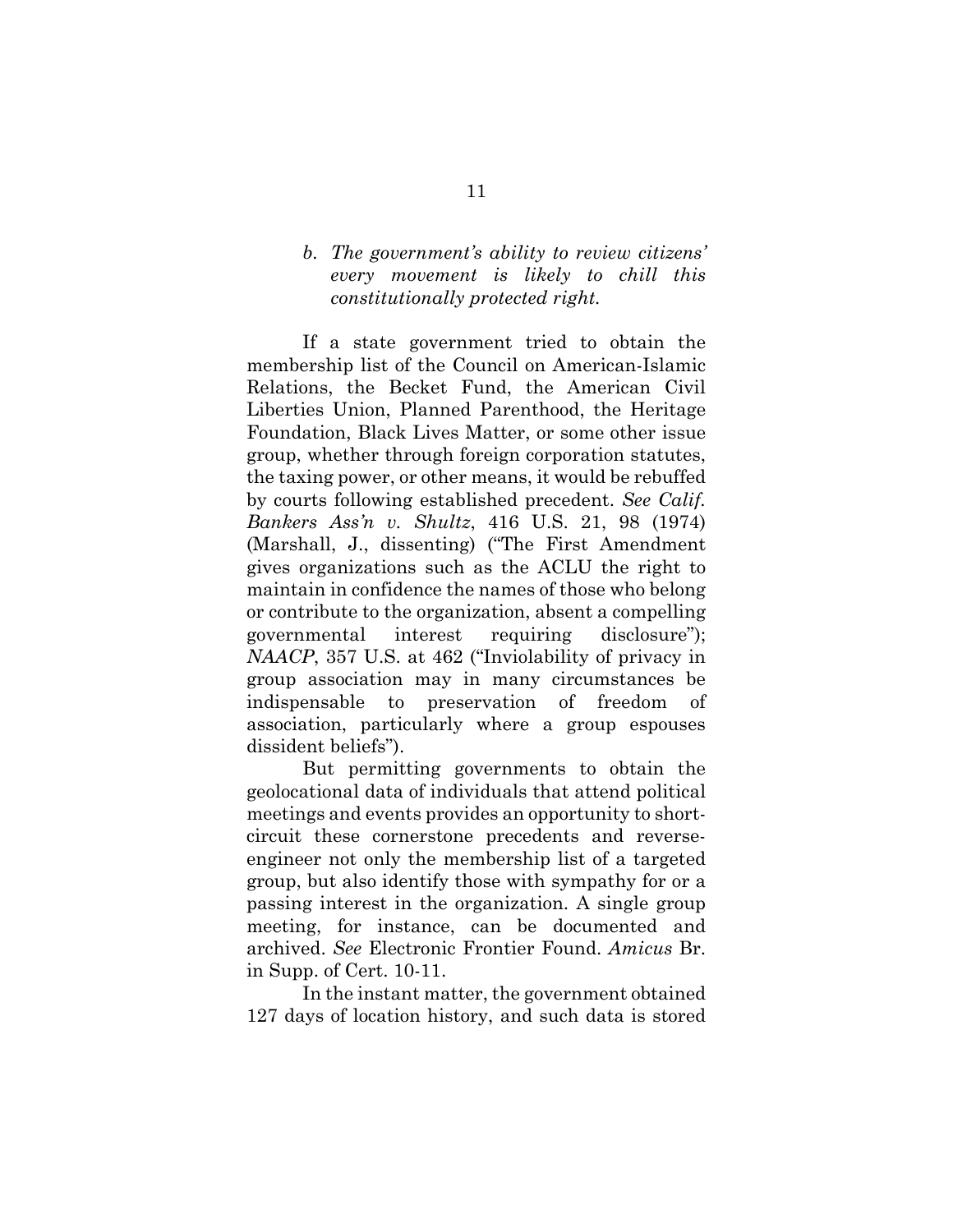by private companies for up to five years. Going forward, we must assume that as the capacity to collect and archive this data grows, it will soon be possible for geolocational data to be held more-or-less permanently.

In such circumstances, declining to engage in public gatherings and private meetings may well become a rational choice for a broad range of opinion holders, including those who may presently exist within the mainstream of political thought. Today's majority opinion, after all, can rapidly become tomorrow's minority view. Associated Press, "Mozilla CEO resignation raises free-speech issues", USA Today, Apr. 4, 2014 (recounting controversy surrounding the resignation of Brendan Eich as CEO of Mozilla after his political donations in support of a successful California constitutional amendment became public knowledge).6

Such outcomes are precisely what this Court has sought to prevent. Chilling effects from this invasive form of government oversight will do grave damage to the First Amendment, which was designed to safeguard our "profound national commitment to the principle that debate on public issues should be uninhibited…" *N.Y. Times Co. v. Sullivan*, 376 U.S. 254, 270 (1964); *Mills v. Ala.*, 384 U.S. 214, 218 (1966) ("Whatever differences may exist about interpretations of the First Amendment, there is practically universal agreement that a major purpose of that Amendment was to protect the free discussion of governmental affairs").

<sup>6</sup> *Available at:* https://www.usatoday.com/story/ news/nation/2014/04/04/mozilla-ceo-resignation-freespeech/7328759/.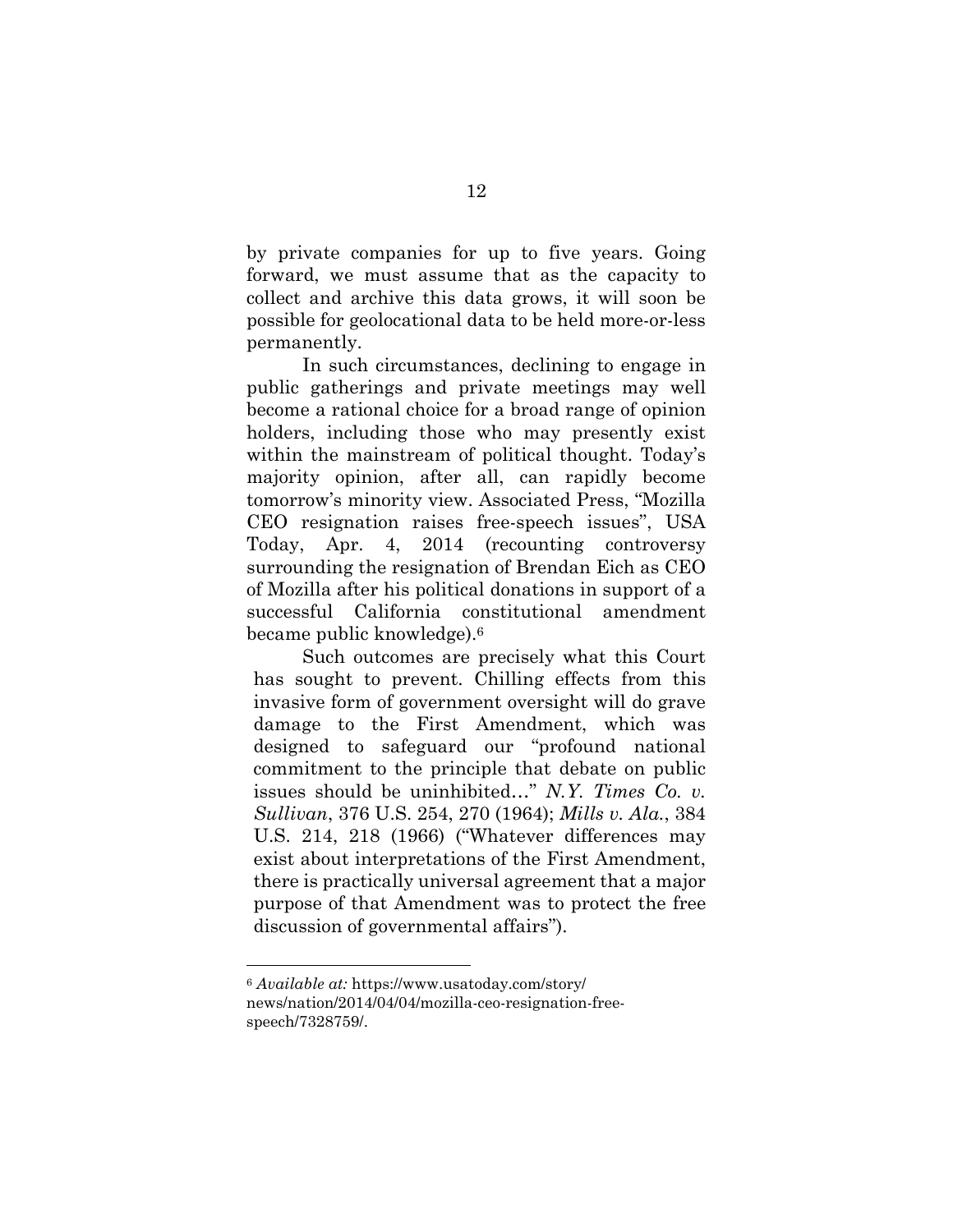# **III. Requiring the government to obtain a warrant before viewing, analyzing, or acting upon geolocational data will safeguard freedom of association.**

In recent Terms, this Court has limited the government's ability to determine a person's location or contacts on demand. *United States v. Jones*, 565 U.S. 400 (2012) (installing GPS device on car constitutes a search under the Fourth Amendment); *Riley v. Calif.*, 134 S. Ct. 2473 (2014) (Fourth Amendment requires that police obtain a warrant before searching data, including geolocational data, stored on a smartphone); *United States v. Karo*, 468 U.S. 705, 714 (1984) (warrantless "monitoring of a beeper in a private residence, a location not open to visual surveillance, violates the Fourth Amendment..."). Had these cases been decided differently, more than the Fourth Amendment would have been affected. These rules would have directly impacted the ability of all Americans to associate with whomever they choose, free of government interference or surveillance, in their efforts to "advance[]…political, economic, religious[,] or cultural matters." *NAACP*, 357 U.S at 466. In this case, as in those, procedural protections are vital.

*NAACP v. Alabama*, once again, is instructive. Because a judicial forum was available, the NAACP was able to challenge the State of Alabama's subpoena of its membership list. *See Buckley*, 424 U.S. at 25 ("[G]overnmental 'action which may have the effect of curtailing the freedom to associate'" must be "'subject to the closest scrutiny'") (quoting *NAACP*, 357 U.S. at 460-461). Had the State of Alabama been able to simply obtain that information from a third